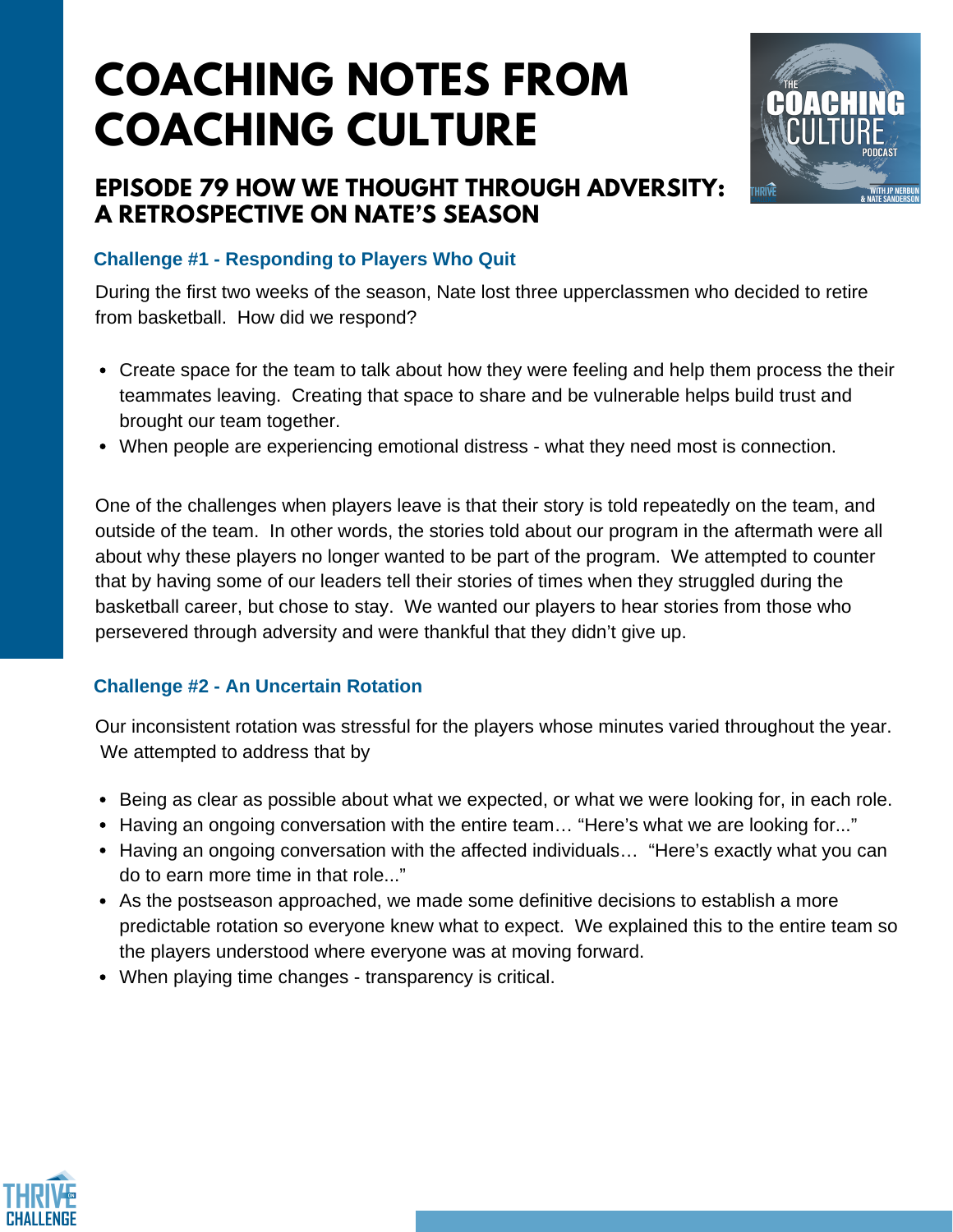# **COACHING NOTES FROM COACHING CULTURE**

## **EPISODE 79 HOW WE THOUGHT THROUGH ADVERSITY: A RETROSPECTIVE ON NATE'S SEASON**



#### **Challenge #3 - Learning How to Win**

After winning just three games in Year One at Linn-Mar, we started to turn a corner this season after a 17-point road loss. We realized that we weren't that far away from competing with the ranked teams in our league. We needed to learn how to win. What was the difference?

- Offensively, we left points on the floor by not finishing possessions with made shots.
- Defensively, we gave points away by not closing possessions with rebounds.
- We showed them a video of our missed opportunities you can view [HERE.](https://youtu.be/0Gw1wXo_K7Q)
- We emphasized the process the exact basketball behaviors we needed to improve. This became an important emphasis for us in practice moving forward.
- We continually reinforced the notion that winning was within our reach.
- It wasn't an issue of *wanting to win*, rather we needed to teach them specifically *how to win.*

#### **The BEST Thing We Added to Our Process This Season**

One thing that has been a challenge for me throughout my career is having open and honest conversations with our players. This year we decided to be intentional about scheduling meetings with them throughout the year.

- **Meeting #1** A discussion of their Summer Grade and the role they want to compete for during the season (one-on-one during the first two weeks of the season).
- **Meeting #2** We facilitated two-on-one conversations to have players discuss their roles with one another. They discussed what their challenges and what they enjoyed about their roles.
- **Meeting #3** We facilitated three-on-one conversations to have players share a midseason review of how their experience was going as a team and as individuals.
- **Meeting #4** A discussion with individual players to fine-tune their role and our expectations for them as we approached the end of the year. We tried to clear-up any miscommunication and asked if there are ways that we could coach them better.
- **Additional Meetings As Necessary** If a specific player was struggling with something, we might facilitate a two-on-one meeting with a teammate who went through something similar before.